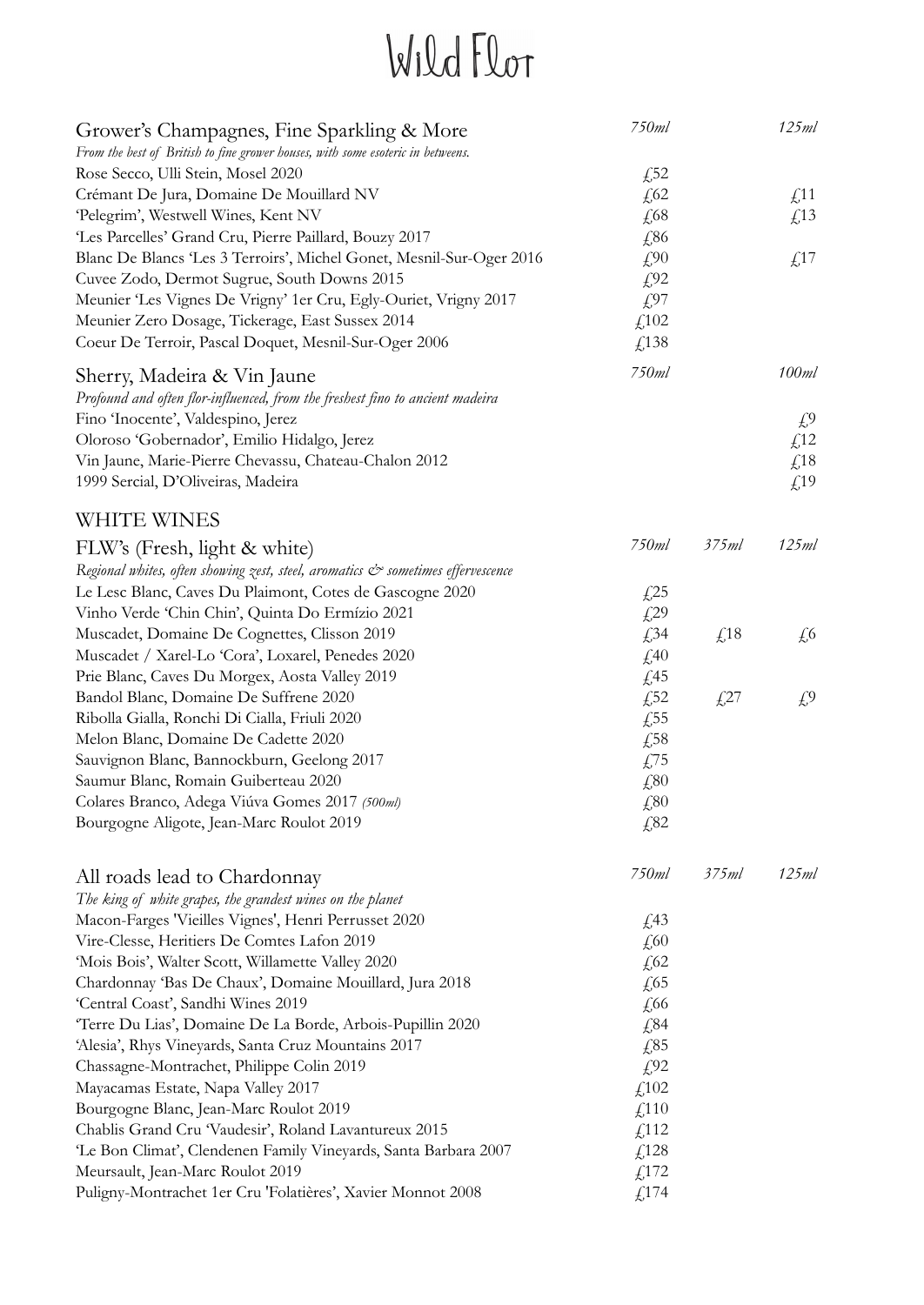| Riesling, Gruner & Friends                                                                |                          |             |                                 |
|-------------------------------------------------------------------------------------------|--------------------------|-------------|---------------------------------|
| Raucous acidity $\mathcal{Q}^s$ an overload of aromatics, impossibly delicious wines      |                          |             |                                 |
| Roditis, Tetramythos, Peleponese 2020                                                     | £38                      |             |                                 |
| Riesling Trocken, Oknomeriat Rebholz, Pfalz 2016                                          | £42                      | £24         | $\sqrt{28}$                     |
| Gewurztraminer 'Turckheim', Zind-Humbrecht, Alsace 2018                                   | $\sqrt{61}$              |             |                                 |
| Riesling 'Piesporter', Julian Haart 2016 (Off Dry)                                        | $\sqrt{62}$              |             |                                 |
| Gruner Veltliner 'Loibner' Federspiel, Emmerich Knoll, Wachau 2020                        | £66                      |             |                                 |
| Riesling Spätlese Trocken 'Kstd. Saumagen', Koehler-Ruprecht, Pfalz 2016                  | £74                      |             |                                 |
| Gruner Veltliner 'Supperin', Pichler-Krutzler, Wachau 2016                                | £78                      |             |                                 |
| Gruner Veltliner Smaragd 'Ried Kreutles', Emmerich Knoll, Wachau 2020                     | £94                      |             |                                 |
| Oily whites, from the Rhone to beyond                                                     | 750ml                    | 375ml       | 125ml                           |
| Textural delights, soul mates to powerful cuisine and deliverers of viscous joy.          |                          |             |                                 |
| Falerio, Saladini Pilastri, Marche 2020                                                   | $\sqrt{28}$              |             |                                 |
| Roussanne Blend, Château De Mourgues De Grès, Cost. De Nîmes 2020                         | £38                      |             |                                 |
| Grenache Blanc, Olifantsberg, Breedekloof 2019                                            | $\sqrt{45}$              | $\sqrt{24}$ | $\sqrt{.8}$                     |
| Verdicchio 'Le Oche', Fattoria San Lorenzo, Marche 2019                                   | £46                      |             |                                 |
| Godello 'La Del Vivo', Raul Perez, Bierzo 2019                                            | $\sqrt{62}$              | £33         | $\textcolor{red}{\downarrow}11$ |
| Marsanne, Mickael Bourg, St. Peray 2017                                                   | £70                      |             |                                 |
| Hemelrand Vine Garden, Chris Alheit, Western Cape 2019                                    | £72                      |             |                                 |
| Chenin Blanc, Chateau Yvonne, Saumur 2019                                                 | £75                      |             |                                 |
| Chenin Blanc, Beau Rivage Wines, Clarksburg 2019                                          | £78                      |             |                                 |
| Vacqueyras Blanc 'Un Sang', Sang Cailloux 2019                                            | £82                      |             |                                 |
| Condrieu 'Chaillées D'enfer', Georges Vernay 2016                                         | £138                     |             |                                 |
| Iconic white wines that refuse categorisation                                             | 750ml                    | 375ml       | 125ml                           |
| Esoteric and borderline stubborn. These wines scream of themselves and nothing else.      |                          |             |                                 |
| Santorini Familia, Hatzidakis, Santorini 2020                                             | £65                      |             |                                 |
| Clairette Blanche, Railsback Freres, Santa Ynez Valley 2020                               | £75                      |             |                                 |
| Listan Blanco 'Vidonia', Suertes Del Marques, Tenerife 2019                               | £82                      |             |                                 |
| Culs De Beaujeu, François Cotat, Sancerre 2018                                            | £90                      |             |                                 |
| Musar Blanc, Chateau Musar, Bekaa Valley 1997* (Served at cellar temperature)             | £99                      |             |                                 |
| Saumur Blanc 'Clos De Carmes', Romain Guiberteau 2017                                     | £ <sup>146</sup>         |             |                                 |
| Natural Selection                                                                         | 750ml                    |             |                                 |
| Minimal intervention, wild characters, perhaps some skin contact & no holds barred.       |                          |             |                                 |
| Palomino 'Miraflores', Cota 45, Sanlúcar De Barrameda 2020                                | $\text{\textsterling}60$ |             |                                 |
| Loureiro 'Phaunus', Aphros, Moncao 2019                                                   | $\sqrt{65}$              |             |                                 |
| Grecanico 'Pithos', Cos, Sicily 2020                                                      | £85                      |             |                                 |
| Savagnin 'Autrement', Fabrice Dodane, Arbois 2018                                         | £131                     |             |                                 |
| Rosé Wines                                                                                | 750ml                    | 375ml       | 125ml                           |
| Serious, gastronomic rosé of character $\mathcal{C}^*$ the odd delicate provencale number |                          |             |                                 |
| Cerasuolo D'abruzzo, Giuliana Vicini 2019                                                 | £32                      |             |                                 |
| Xinomavro Rose, Apostolos Thymiopoulos, Macedonia 2020                                    | £38                      | $\sqrt{21}$ | $\pm$ '                         |
| Cinsault Rosé, Domaine De Triennes, Provence 2021                                         | £40                      | $\sqrt{21}$ | $f^7$                           |
| Redoma Rose, Dirk Niepoort, Douro 2019                                                    | $\sqrt{48}$              |             |                                 |
| Finca Allende, Rioja 2016                                                                 | £58                      |             |                                 |
| Musar Rose, Chateau Musar, Bekaa Valley 2006* (Served at cellar temperature)              | £74                      |             |                                 |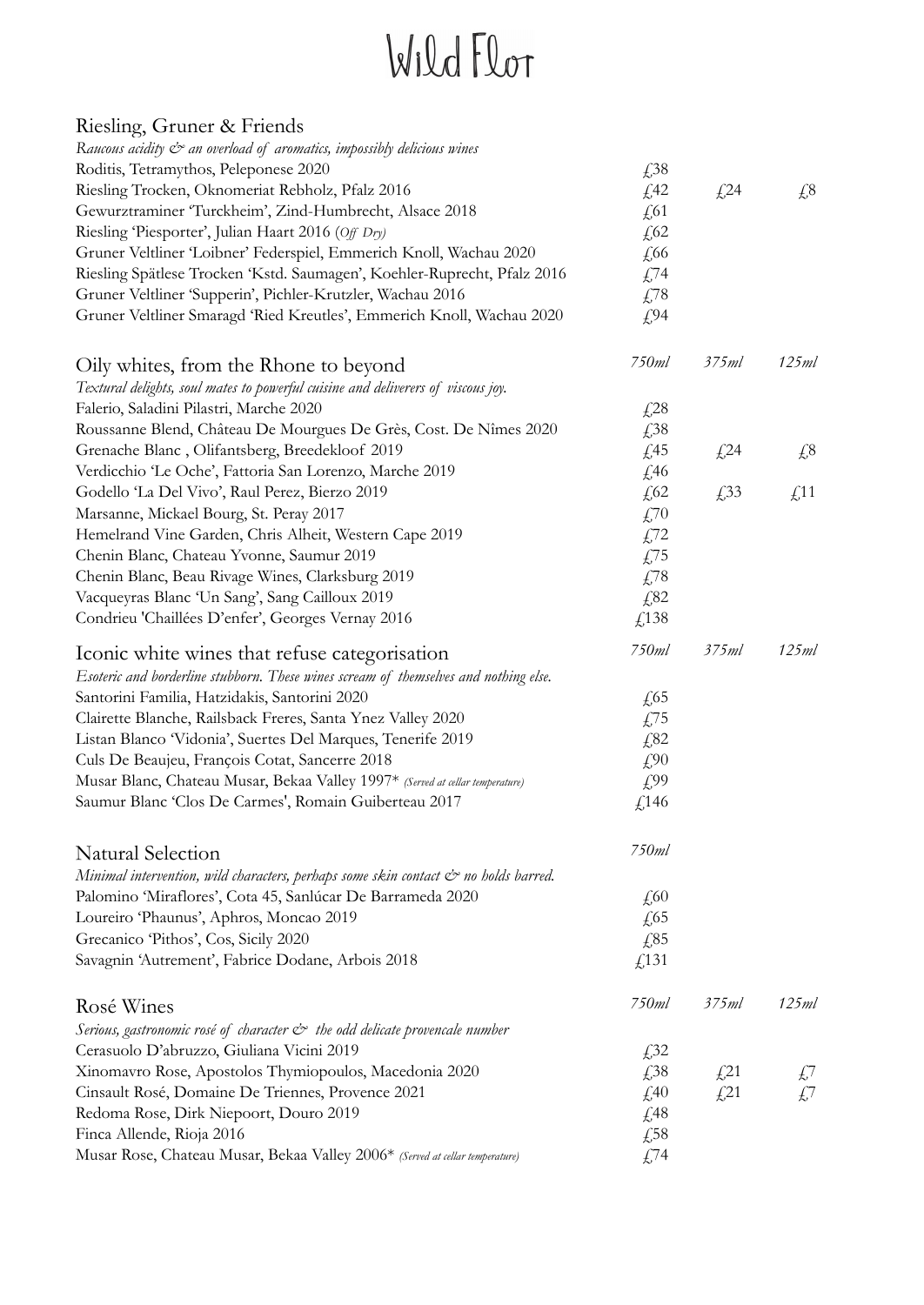#### Red Wines

| Vin de table                                                                                | 750ml                     | 375ml                           | 125ml                    |
|---------------------------------------------------------------------------------------------|---------------------------|---------------------------------|--------------------------|
| Juicy, satisfying and so friendly. Perfect wines for conversation over the table.           |                           |                                 |                          |
| Agiorgitiko 'Feast', Semeli, Nemea 2019                                                     | $\sqrt{27}$               |                                 |                          |
| Rosso Piceno, Saladini Pilastri, Marche 2020                                                | $\sqrt{28}$               | $\textcolor{red}{\downarrow}18$ | $\sqrt{6}$               |
| Tinto De Valdilecha, La Maldición, Arganda Del Ray 2020                                     | £34                       |                                 |                          |
| Petit Fantet l'hippolyte Rouge, Ollieux-Romanis, Corbieres 2020                             | £35                       |                                 |                          |
| Tempranillo / Cabernet Sauvignon 'Ars Nova', Tandem, Navarra 2015                           | £35                       |                                 |                          |
| Mencia 'Ultreia St Jacques', Raul Perez, Bierzo 2019                                        | £38                       |                                 |                          |
| Fitapreta Tinto, António Maçanita, Alentejano 2019                                          |                           |                                 |                          |
|                                                                                             | £45                       |                                 |                          |
| Alicante Bouschet 'Indigena', Herdade Do Rocim, Alentejano 2019                             | £46                       |                                 |                          |
| Valpolicella Superiore, Roccolo Grassi, Veneto 2015*                                        | £75                       |                                 |                          |
| The extended family of the Rhone valley                                                     | 750ml                     | 375ml                           | 125ml                    |
| Sunshine, ripeness, generous fruit character and captivating spice. These are wines of joy. |                           |                                 |                          |
| Syrah 'Gravières', Julien Cecillon, Collines-Rhodaniennes 2019                              | $\textcolor{blue}{f_240}$ | $\sqrt{24}$                     | $\sqrt{28}$              |
| Saperavi, Cantina Orgo, Khakheti 2019                                                       | $\sqrt{55}$               |                                 |                          |
| Carignan / Tannat blend 'Monkey Jacket', Cruse Wine Co, North Coast 2019                    | £62                       |                                 |                          |
| Rasteau, Domaine La Soumade 2010*                                                           | $\sqrt{65}$               |                                 |                          |
| Syrah, Keermont Estate, Stellenbosch 2016                                                   | £66                       |                                 |                          |
| Cinsault 'Follow The Line', Duncan Savage, Western Cape 2020                                | £77                       |                                 |                          |
|                                                                                             |                           |                                 |                          |
| Roc D'Anglade, Remy Pedreno, Languedoc 2007*                                                | £88                       |                                 |                          |
| Shiraz 'De La Roche', Bannockburn, Geelong 2011*                                            | £90                       |                                 |                          |
| Bandol 'Classique', Domaine Tempier 2011*                                                   | $f^{02}$                  |                                 |                          |
| Cote-Rotie, Xavier Gerard 2017                                                              | £95                       |                                 |                          |
| Syrah 'Castelli-Knight Ranch', Pax Mahle Wines, Russian River 2012*                         | £108                      |                                 |                          |
| Crozes-Hermitage 'Domaine De Thalabert', Paul Jaboulet 2005*                                | $\text{\textsterling}114$ |                                 |                          |
| Bandol 'Classique', Domaine Tempier 2013 (Magnum)*                                          | $\text{\textsterling}160$ |                                 |                          |
| Cuvee Reserve, Domaine De Pegau, Chateauneuf-Du-Pape 2000*                                  | £,184                     |                                 |                          |
| The wines next door                                                                         | 750ml                     | 375ml                           | 125ml                    |
| Soulful regional wines packed with character, fruit driven & bold                           |                           |                                 |                          |
| Agiorgitiko 'Natur', Tetramythos, Peloponnese 2021                                          | £40                       |                                 |                          |
| Dolcetto D'alba 'Priavino', Roberto Voerzio 2020                                            | £48                       |                                 |                          |
| Refosco, Ronchi Di Cialla, Friuli 2017                                                      | £50                       |                                 |                          |
| Gamay, Lieu Dit Wines, Santa Maria Valley 2016                                              | $\sqrt{64}$               |                                 |                          |
| Castelão Pirata De Viúva', Adega Viúva Gomes, Sintra 2019                                   | $\sqrt{62}$               |                                 |                          |
| Mencia 'El Rapolao', Raul Perez, Bierzo 2018                                                | $\sqrt{62}$               | £33                             | $\text{\textsterling}11$ |
| Mondeuse 'Belle Romaine', Château De Genoux, Savoie 2018                                    | $\sqrt{65}$               |                                 |                          |
| Chiroubles, Domaine Chapel 2019                                                             | £65                       |                                 |                          |
| Barbera D'alba 'Ceretto', Roberto Voerzio 2019                                              | £75                       |                                 |                          |
|                                                                                             |                           |                                 |                          |
| Colares Tinto, Adega Viúva Gomes 2012 (500ml)                                               | £80                       |                                 |                          |
| Moulin-A-Vent 'Champs De Coeur', Chateau De Moulin-À-Vent 2011*                             | £80                       |                                 |                          |
| Vina Bosconia, R. Lopez De Heredia, Rioja 2009*                                             | £80                       |                                 |                          |
| Sangiovese Vino Rosso Di Cupano', Cupano, Montalcino MV                                     | £82                       |                                 |                          |
| Taganana Tinto, Sortevera, Tenerife 2019                                                    | £84                       |                                 |                          |
| Morgon Vieilles Vignes', Jules Desjourneys 2014                                             | £90                       | $\sqrt{54}$                     | $\textsterling}18$       |
| Trousseau 'Messagelin', Domaine De Cavarodes, Arbois 2020*                                  | £90                       |                                 |                          |
| Valpolicella Classico Superiore, Giuseppe Quintarelli 2013*                                 | £138                      |                                 |                          |